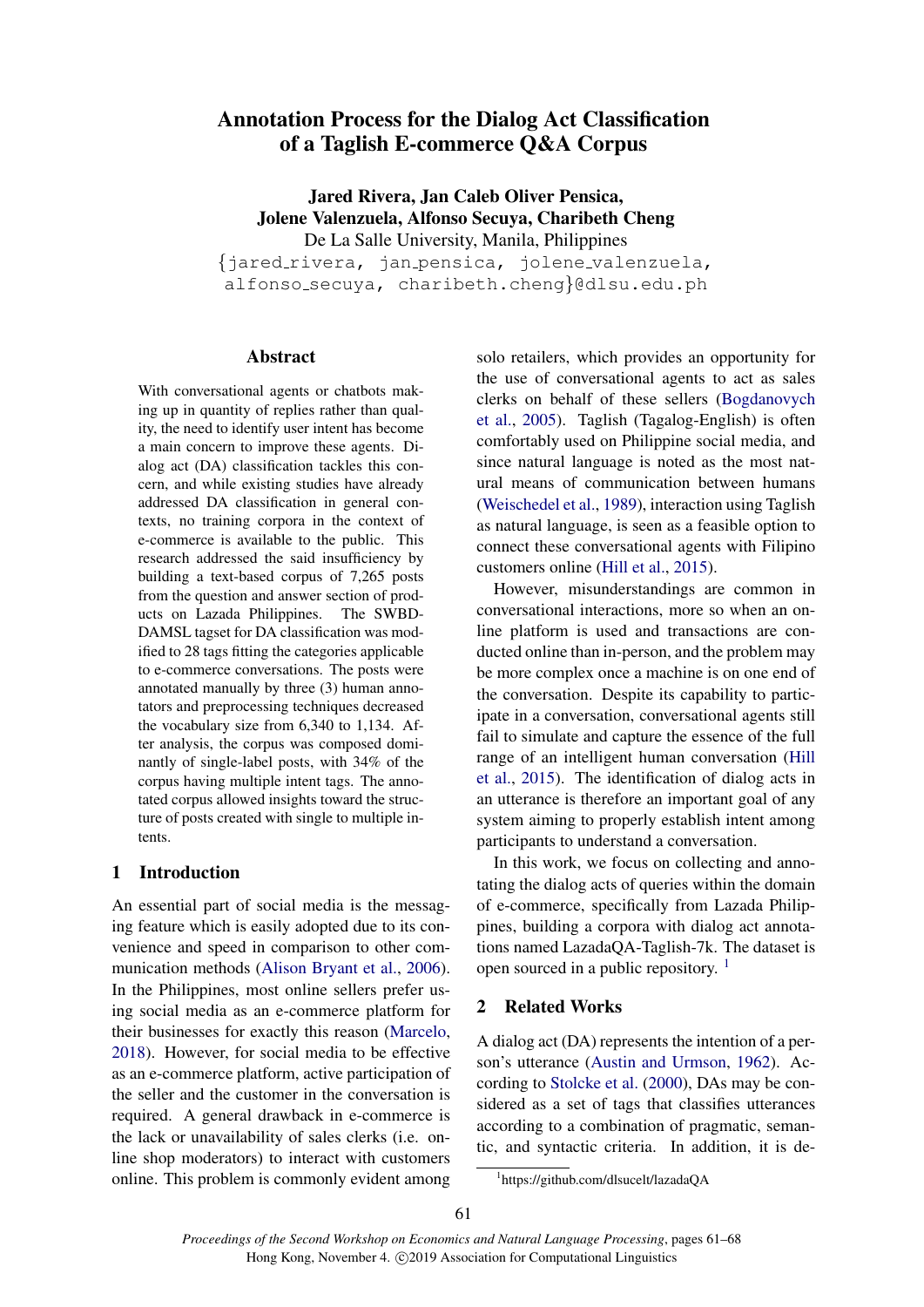<span id="page-1-0"></span>

Figure 1: Flowchart of the Study

scribed to be a useful first level of dialog understanding to describe the structure of a conversation. There are four (4) commonly used publiclyavailable corpora that are usually used for training in DA classification: Switchboard [\(Godfrey et al.,](#page-6-7) [1992\)](#page-6-7), MapTask [\(Anderson et al.,](#page-6-8) [1991\)](#page-6-8), MRDA [\(Janin et al.,](#page-6-9) [2003\)](#page-6-9), and VERBMOBIL [\(Wahlster,](#page-6-10) [1993\)](#page-6-10). It is noticeable that among all four corpora mentioned, there are no works that are applicable to the e-commerce setting. As of the time of writing there is only one e-commerce related work on DA classification by [Meng and Huang](#page-6-11) [\(2017\)](#page-6-11), which used a proprietary Chinese conversational dataset from a Chinese e-commerce service, however the dataset is not publicly available and details regarding its data collection were not specified. The lack of data for e-commerce dialogs motivated the building of the corpus for this work.

## 3 Methodology

The structure of the methodology for this study is illustrated in Figure [1.](#page-1-0) It is mainly divided into three phases, namely Data Collection, Data Annotation and Representation, and Model Training. Only the first two phases will be discussed, while the third phase will be briefly tackled in Section [5.](#page-5-0) Subsections that describe the steps per phase in detail follow.

# 3.1 Data Collection

For this work, 7,265 posts were scraped from the Q&A sections of products under the categories electronic devices and appliances, namely mobile phones, laptops, printers, and peripherals. These categories were chosen because of the nature of electronics which consists of many variation of

components and specifications that can possibly lead to a higher number of inquiries.

The data collection was done in two iterations: The first iteration crawled 1,967 posts under Audio Devices, and Computers and Laptops using Octoparse [\(Oct,](#page-6-12) [2018\)](#page-6-12). The following iteration crawled an additional 5,298 posts under Printers, Mobile Accessories, and Audio Devices using a Python script that utilizes Selenium automated testing. Each post contains an utterance from a customer ("question") and a seller ("answer"), customer, seller, and time posted.

The final dataset contains posts from 39 unique sellers with 3,437 instances from the Audio Devices subcategory, 1,021 from Computers and Laptops, 1,365 from Mobile Accessories, and 1,442 from Printers.

### 3.2 Data Annotation

The annotation of data was done by three (3) individuals in parallel, guided by a list of tags. Final tags assigned to a post were decided by majority agreement such that if 2 up to 3 out of 3 annotators agreed that a post be assigned to a certain category, it will be assigned as such.

Each post could be classified with more than one (1) tag, thus presenting a Multilabel Classification Problem. This was addressed by transforming the labels by Binary Relevance. Labels were added to each post in their actual form (i.e. Availability Inquiry) and then converted to a binary vector with the length corresponding to all tags (28), with values 0 or 1 corresponding to whether a tag is applicable to the post.

The tagset used for identifying DAs was initially based on the SWBD-DAMSL tagset by [Ju](#page-6-13)[rafsky et al.](#page-6-13) [\(1997\)](#page-6-13) and then modified based upon common intents found in the posts. This led to the emergence of tags for the context of e-commerce. Tags used for the study are listed on Table [1](#page-2-0) accompanied by examples where the tags apply.

The annotation was done in 4 iterations, with the tagset evolving over the course of the iterations. For the first iteration, 1,967 posts were crawled from Audio Devices and Computers and Laptops. The initial content included the initial dialog acts used in the Messenger dataset. Discount Inquiry was removed due to its similarity to Promo Inquiry in terms of definition.

In the second iteration, the non-occurring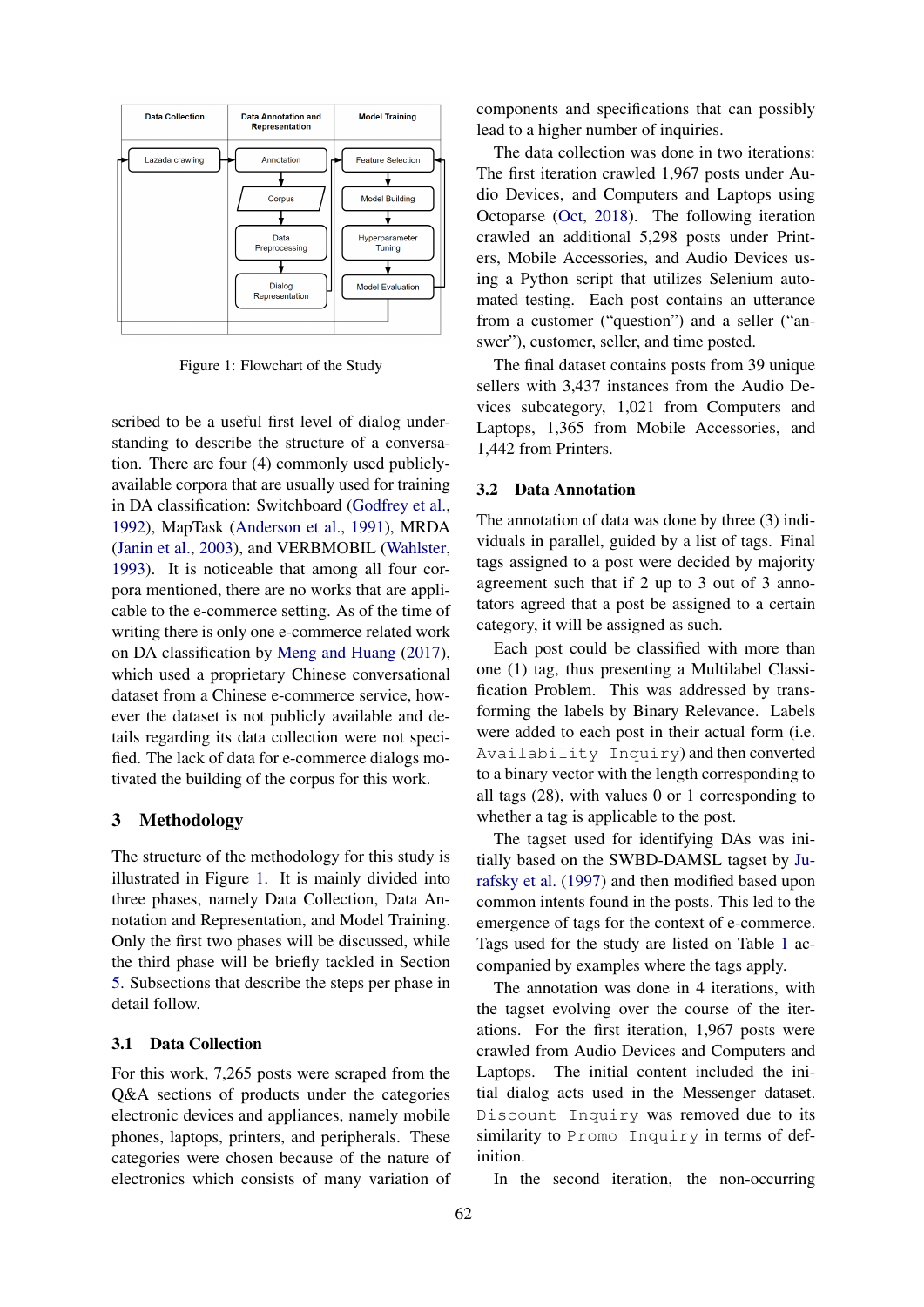|             | Tag                                                       | Example                                                                    |
|-------------|-----------------------------------------------------------|----------------------------------------------------------------------------|
|             | <b>Availability inquiry</b>                               | Is the iPhone C still available for purchase?                              |
|             | <b>Price inquiry</b>                                      | kano ba IPHONEX?                                                           |
|             |                                                           | ("how much is IPHONEX?")                                                   |
|             | <b>Specification inquiry</b>                              | so wait ano ba features ng samsung                                         |
|             |                                                           | ("so wait what are the features of samsung")                               |
|             | <b>Contact details inquiry</b>                            | Can I have your contact information?                                       |
| Inquiry     | <b>Promo inquiry</b>                                      | and are there any applicable promos that<br>can be used for buying phones? |
|             | <b>Delivery inquiry</b>                                   | Do you ship?                                                               |
|             | <b>Payment method</b>                                     | Hi! I am inquiring about the Razer                                         |
|             | inquiry                                                   | Blade Stealth, what are the means of payment?                              |
|             |                                                           | Ahm, itatanong ko lang haha. Ano yung ibig sabihin                         |
|             | <b>Definition inquiry</b>                                 | ng "unlocked"?                                                             |
|             |                                                           | ("Ahm, I just wanted to ask haha. What does "unlocked" mean?")             |
|             |                                                           | Hi, nakita ko sa page niyo na may swap or sale                             |
|             | <b>Process inquiry</b>                                    | for electronics, may I ask how the swap system works?                      |
|             |                                                           | ("Hi, I saw that on your page there is swap or sale                        |
|             |                                                           | for electronics, may I ask how the swap system works?")                    |
|             | <b>Product recommendation</b>                             | Hi! What phone models do you recommend                                     |
|             | request                                                   | for a mid-ranged budget?                                                   |
|             | <b>Request (action-directive)</b><br><b>Clarification</b> | Please meet her near the university.<br>Under mobile networks, right?      |
|             |                                                           | wala po talaga sya warranty?                                               |
|             | <b>Warranty inquiry</b>                                   | ("it really has no warranty?")                                             |
|             | <b>Inquiry (others)</b>                                   | Is this legal, though?                                                     |
|             |                                                           | I even contacted you guys so many times already,                           |
|             | Service complaint                                         | but you guys never answer me properly.                                     |
|             |                                                           | It is already so frustrating.                                              |
| Complaint   |                                                           | Parang may problem ata sa hardware,                                        |
|             | <b>Product complaint</b>                                  | di gumagana yung LTE ng SIM                                                |
|             |                                                           | ("It seems like there might be a problem with the hardware,                |
|             |                                                           | the LTE of the SIM doesn't work")                                          |
|             |                                                           | parang awa niyo na ito ba talaga price nito                                |
|             | <b>Price complaint</b>                                    | baka naman hindi bat ganun ang total pag                                   |
|             |                                                           | add ko sa chart ko 1796                                                    |
|             |                                                           | ("please is this really the price")                                        |
|             |                                                           | maybe its not why is the total like that                                   |
|             |                                                           | after I add the price to my chart 1796")                                   |
|             |                                                           | Excuse me i ordered iphone X                                               |
|             | <b>Delivery complaint</b>                                 | bakit bato at sibuyas ang laman!!!!                                        |
|             |                                                           | ("Excuse me i ordered iphone X<br>why is it full of rocks and onions!!!!") |
|             | <b>Agreement / Accept /</b>                               |                                                                            |
|             | <b>Yes-answer</b>                                         | Ok that would be fine.                                                     |
| Expression  | <b>Opening</b>                                            | Hello                                                                      |
|             | <b>Thanking</b>                                           | Ok thank you siz                                                           |
|             | <b>Expression</b>                                         | <b>Huhu</b>                                                                |
|             |                                                           | I would like to order one iPhoneX                                          |
|             | <b>Purchase</b>                                           | through COD please                                                         |
| Transaction | <b>Order cancellation</b>                                 | pwede ba cancel nlang iba nlang ooderin ko.                                |
|             |                                                           | ("is it possible to cancel instead I will order something else.")          |
|             | Return / Exchange /                                       | if ever na may defect sya maam can i return it?                            |
|             | <b>Refund</b>                                             | ("if ever it has a defect maam can i return it?")                          |
|             | <b>Backchannel</b>                                        | Ok wala na po ba tawad yan                                                 |
| Other       |                                                           | ("Ok is there really no discount for that")                                |
|             | <b>Follow-up</b>                                          | wala pang reply ata sa tanong ko?                                          |
|             |                                                           | ("there might still be no reply to my question?")                          |
|             | Other                                                     | Uy may nanalo na raw. : $O$                                                |
|             |                                                           | ("Uy they said someone won already. $: O"$ )                               |

<span id="page-2-0"></span>Table 1: Tags used to annotate LazadaQA-Taglish-7k. Translations for Taglish phrases are provided in parentheses.

tags Swap and Negative / Reject / No-answer were removed. In addition, the Swap tag was unique to e-commerce conversations on Messenger and is not a feature of Lazada

Philippines. Closing was also removed due to the annotators experiencing difficulty in classifying such statements and the nature of QA postings being different from a linear conversational flow.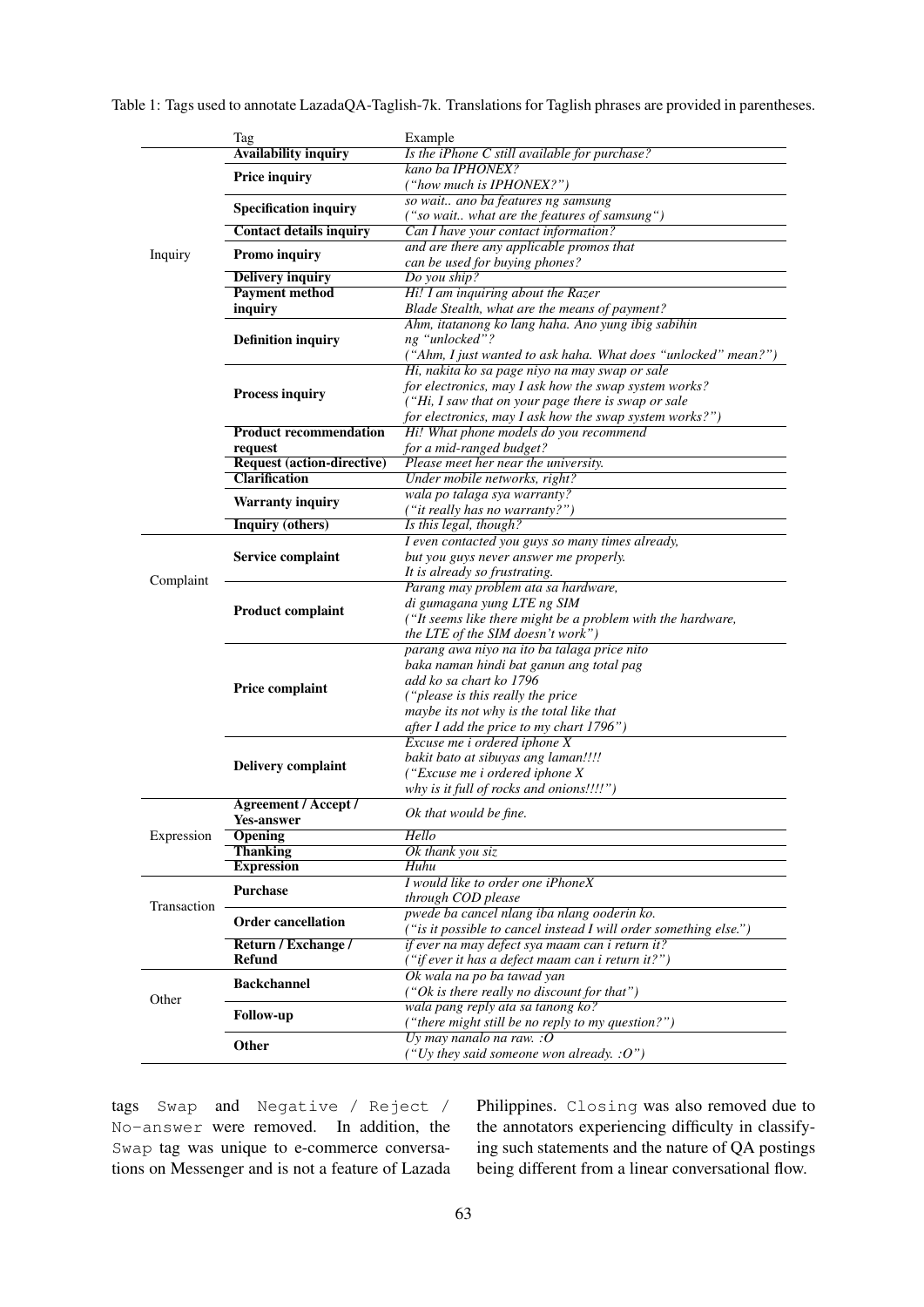5,298 data points were annotated in the following iterations from Mobile Accessories, Audio Devices, and Printers. The third iteration saw an abundance of posts relating to product warranty, product return, exchange, or refunding, and order cancellations—all of which did not have corresponding tags in the tagset. The following tags were added to the tagset before the next iteration was started: Warranty Inquiry, Price Inquiry, Price Complaint, Order Cancellation, and Return / Exchange / Refund.

In addition, the tag Delivery method inquiry was renamed to Delivery inquiry as it was assumed for previous iterations that delivery-related inquiries only ask about possible methods of delivery (e.g. meet-up, courier, pick-up). There were no tags for certain instances of delivery-related inquiries such as asking for the estimated time of delivery, delivery fee, and about specific couriers in the tagset. Instead of adding new tags for each scenario, the tag Delivery method inquiry was made into a general tag that encapsulated all delivery-related inquiries.

Lastly, for the final iteration, the Question (others) tag was changed to Inquiry to be consistent with all inquiry tags.

The final tag distribution can be found in Table [2.](#page-3-0)

#### 3.3 Inter-rater reliability

The Fleiss  $\kappa$  value, which extends the Cohen  $\kappa$ statistic to more than 2 annotators, was used to measure the inter-rater reliability of the annotators. For this study, the majority agreement was also measured among annotators as to decide the ground truth for DA labeling for the classification task in Section [5.](#page-5-0) The paradox of high-agreement (majority percentage) and low-reliability ( $\kappa$  value) was found to exist in this case. The computation was done through the following:

Let  $N$  be the number of messages,  $n$  be the number of annotators,  $k$  be the number of dialog act tags,  $i$  be the index of messages,  $j$  be the index of annotators, and  $n_{ij}$  as the number of annotators who assigned the  $i$ -th tag to the  $i$ -th message. First solve for  $p_i$ 

$$
p_j = \frac{1}{Nn} \sum_{i=1}^{N} n_{ij}, 1 = \sum_{j=1}^{k} p_j
$$
 (1)

| Table 2: LazadaQA-Taglish-7k |
|------------------------------|
| Tag Distribution             |

<span id="page-3-0"></span>

| Tag                                | Occurrence        |
|------------------------------------|-------------------|
| Specification Inquiry              | $\overline{4143}$ |
| Opening                            | 971               |
| Inquiry (others)                   | 684               |
| Thanking                           | 679               |
| Other                              | 396               |
| <b>Product Complaint</b>           | 389               |
| <b>Delivery Complaint</b>          | 386               |
| Delivery Inquiry                   | $\frac{362}{2}$   |
| <b>Availability Inquiry</b>        | 351               |
| Process Inquiry                    | 347               |
| Price Inquiry                      | $\overline{265}$  |
| Expression                         | 175               |
|                                    | 168               |
| Request                            | 131               |
| <b>Service Complaint</b>           |                   |
| <b>Payment Method</b>              | 107               |
| Inquiry                            | 101               |
| <b>Warranty Inquiry</b>            |                   |
| Return / Exchange /                | 82                |
| Refund                             | $\overline{65}$   |
| Price Inquiry                      |                   |
| <b>Contact Details Inquiry</b>     | $\overline{65}$   |
| Backchannel                        | 61                |
| Definition Inquiry                 | $\overline{60}$   |
| Follow-up                          | 57                |
| <b>Price Complaint</b>             | $\overline{51}$   |
| Clarification                      | $\overline{51}$   |
| <b>Product Recommendation</b>      | 41                |
| Request                            |                   |
| Purchase                           | $\overline{33}$   |
| <b>Order Cancellation</b>          | $\overline{30}$   |
| Agreement / Accept /<br>Yes-answer | 16                |

where  $p_i$  is the proportion of all assignments to the *j*-th tag. Then compute for  $P_i$ 

$$
P_i = \frac{1}{n(n-1)} [(\sum_{j=1}^k n_{ij}^2) - (n)]
$$
 (2)

where  $P_i$  shows how many annotator pairs are in agreement for all possible pairs. Next compute for P

$$
P = \frac{1}{Nn(n-1)} \left( \sum_{i=1}^{N} \sum_{j=1}^{k} n_{ij}^{2} - Nn \right) \tag{3}
$$

where  $P$  is the mean of the  $P_i$ s. Then compute for  $P_e$ 

$$
P_e = \sum_{j=1}^{k} p_j^2 \tag{4}
$$

where  $P_e$  is the expected mean proportion of agreement. Lastly, plug the values of  $P$  and  $P_e$ into the following equation to get the value of  $\kappa$ :

$$
\kappa = \frac{P - P_e}{1 - P_e} \tag{5}
$$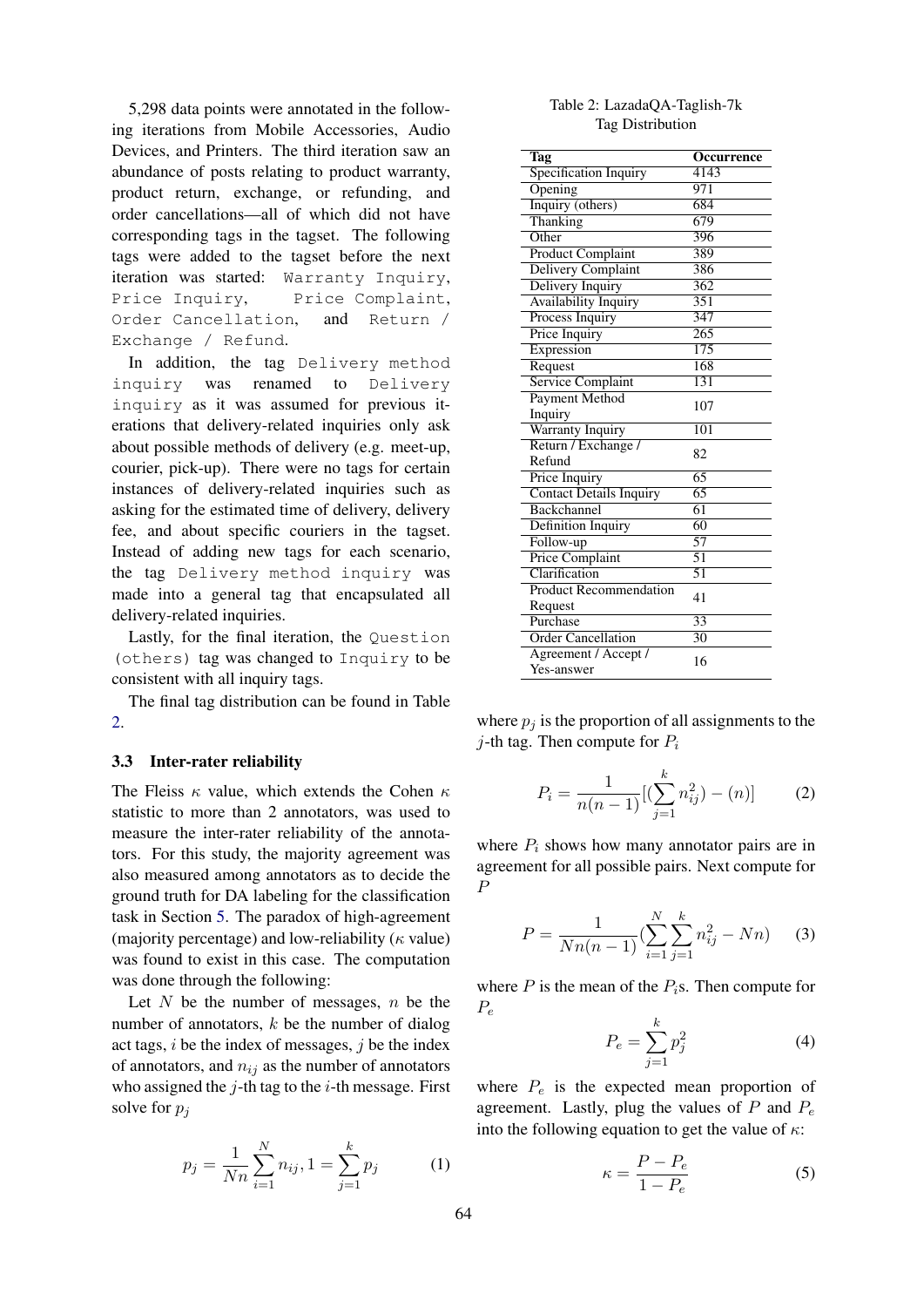|                 | Label                           | Kappa     |
|-----------------|---------------------------------|-----------|
| 1               | Opening                         | 0.9276    |
| $\overline{2}$  | Payment method inquiry          | 0.9036    |
| 3               | Thanking                        | 0.8920    |
| $\overline{4}$  | Warranty inquiry                | 0.8687    |
| $\overline{5}$  | Availability inquiry            | 0.8491    |
| $\overline{6}$  | Specification inquiry           | 0.8359    |
| 7               | Price inquiry                   | 0.7869    |
| 8               | Product complaint               | 0.7628    |
| 9               | Delivery complaint              | 0.7530    |
| 10              | Contact details inquiry         | 0.7249    |
| $\overline{11}$ | Delivery inquiry                | 0.7228    |
| $\overline{12}$ | Promo inquiry                   | 0.6499    |
| 13              | Price complaint                 | 0.5991    |
| $\overline{14}$ | Service complaint               | 0.5296    |
| 15              | Product recommendation request  | 0.5035    |
| 16              | Process inquiry                 | 0.4561    |
| 17              | Expression                      | 0.3760    |
| 18              | Definition inquiry              | 0.3747    |
| 19              | Order cancellation              | 0.3076    |
| 20              | Other                           | 0.2532    |
| $\overline{21}$ | <b>Backchannel</b>              | 0.2392    |
| 22              | Purchase                        | 0.2321    |
| $\overline{23}$ | Follow-up                       | 0.2233    |
| $\overline{24}$ | Request                         | 0.2141    |
| $\overline{25}$ | Clarification                   | 0.1998    |
| 26              | Agreement / Accept / Yes-answer | $-0.0012$ |
| 27              | Return / Exchange / Refund      | $-0.0051$ |
| 28              | Inquiry (others)                | $-0.0379$ |

<span id="page-4-0"></span>Table 3: Kappa Scores from Highest to Lowest Reliability

where  $1 - P_e$  defines the degree of agreement attainable above chance while  $P - P_e$  stands for the actual degree of agreement achieved above chance. There are 2 possibilities for the value of  $\kappa$ , namely:  $\kappa = 1$  means complete agreement while  $\kappa = -1$  means complete disagreement.

The kappa scores can be found in Table [3.](#page-4-0)

#### 3.4 Cleaning and Pre-processing

Before the data was used, empty rows were removed from the dataset. All of the posts were converted to lowercase, and terminal punctuation and emojis (digital icons supported by Unicode) were retained as we believe that they were important to the identification of intent behind a post (e.g. angry emoticons may signify complaints). Strings composed of non-separated terminal punctuation and emojis were split by spaces in order to reduce unigrams composed of the same character (e.g. "!!!" turn into '!','!','!'). Text normalization was also applied to the dataset, standardizing all numbers as the token " $\langle$ num $\rangle$ ", stopwords to " $\lt$ st $>$ ", and rare words (words with 0.01% term frequency) to " $\langle \text{rr}\rangle$ ". Many rare words normalized related to product titles and details that only occured in a single forum and had no bearing to

the intent of the post (e.g. earphones, airpods). This process significantly reduced the vocabulary size from 6,340 to 1,134.

# 4 Results and Discussion

The results of this study will mainly focus on the analysis of the crawled and annotated dataset, including figures to identify significant observations among the DAs.

#### 4.1 Data Analysis

From Figure [2,](#page-5-1) while posts annotated with only one tag are dominant within the dataset, 34% of posts within the dataset are still classified under more than one tag, with a significant number of these posts having tag pairs (two tags).

Many observations can be made from Table [4](#page-5-2) as to the possible relation between tags. Most of the tags under the inquiry group show similar words that are used in Taglish conversations implying a question (e.g. *"ba"*, a word in the Filipino vocabulary frequently used to ask for clarification) while also having words that relate to each individual tag's intent (e. g. "free" word is frequent among posts tagged as Promo Inquiry).

Under the complaint group however, most words are nouns pertaining to the order or item purchased, as topics of the complaint. The word "lang" ("only") also appears in complaint tags which may pertain to a lack of or of ill punctuality. There also appears to be an intersection between words used in complaints as well as inquiries, such as words *"lang"* ("only") and *"bakit"* ("why"). This suggests that complaints are often presented in inquiry form. The only tag with unique common words in contrast to the other complaint tags is Price Complaint, with many words relating to money such as *"mahal"* ("expensive"), "price", and "fee".

As for expression tags, most words are common among the tags such as "hi", "hello" and "thank". This could mean that most posts are structured to portrait all these intents, and posts that open a conversation could also close with an agreement or thanking expression.

For the transaction group, there is an appearance of words relating to an order or item, and imply a process (e.g. *"paano"* ("how"), "return", "order", "cancel"). While words such as "order" and "item" appear in the complaint group, the presence of expression tags, specifi-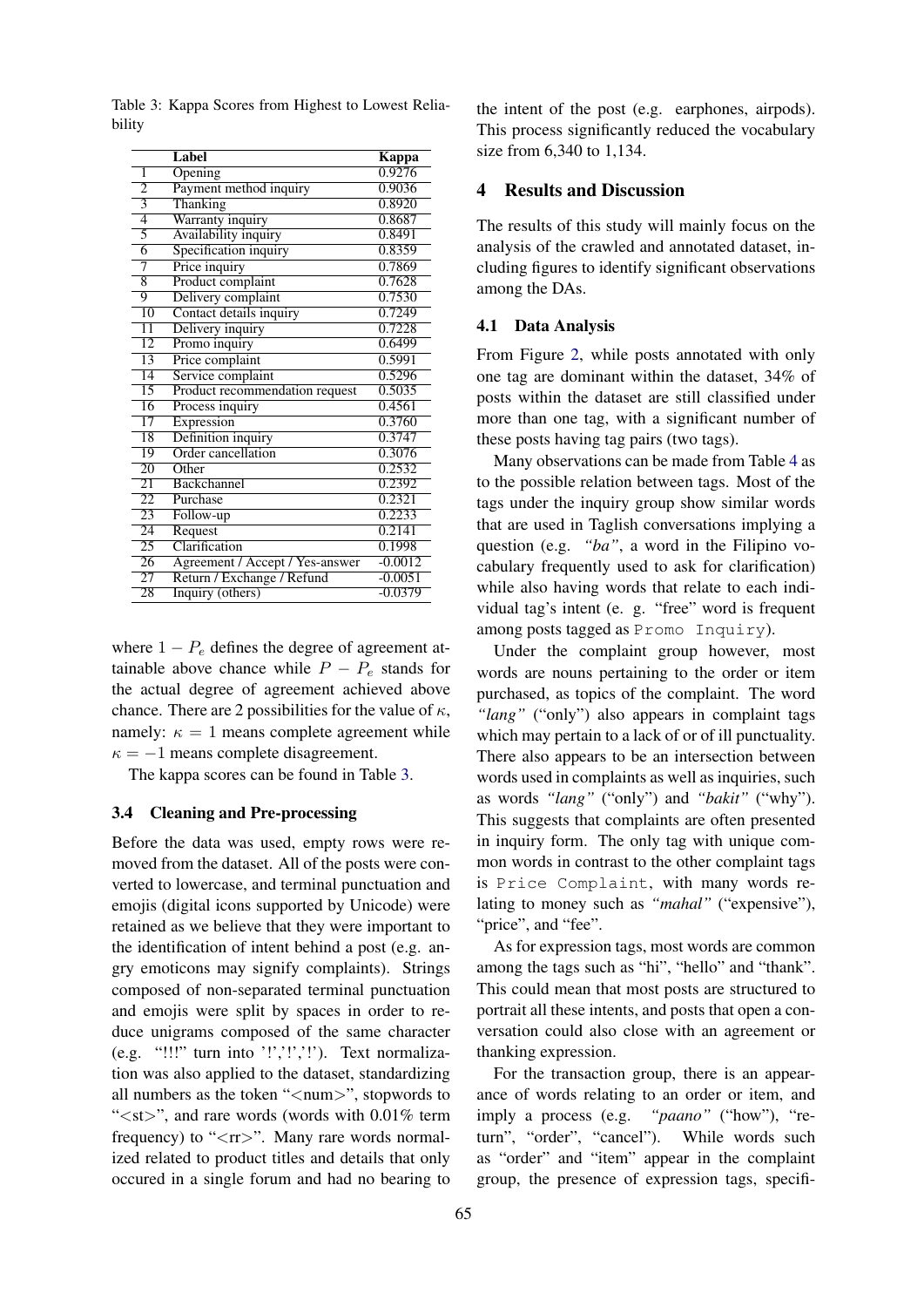<span id="page-5-1"></span>



|  | Table 4: Common Words used by Tagged Posts |  |  |  |  |
|--|--------------------------------------------|--|--|--|--|
|--|--------------------------------------------|--|--|--|--|

<span id="page-5-2"></span>

|             | Tag                               | Common Words                                |  |  |
|-------------|-----------------------------------|---------------------------------------------|--|--|
|             | <b>Availability inquiry</b>       | ba, available, meron, color, stock          |  |  |
|             | <b>Price inquiry</b>              | ba, much, shipping, price, magkano, fee     |  |  |
|             | <b>Specification inquiry</b>      | ba, pwede, compatible                       |  |  |
|             | <b>Contact details inquiry</b>    | ba, store, warranty, contact                |  |  |
|             | <b>Promo inquiry</b>              | free, ba, shipping, sale                    |  |  |
|             | <b>Delivery inquiry</b>           | ba, order, day, ilang, delivery             |  |  |
|             | <b>Payment method</b>             |                                             |  |  |
| Inquiry     | inquiry                           | cod, ba, installment, pwede, cash, delivery |  |  |
|             | <b>Definition inquiry</b>         | go, ano, jbl, ba                            |  |  |
|             | <b>Process inquiry</b>            | ba, order, paano, item                      |  |  |
|             | <b>Product recommendation</b>     | pwede, printer, hi, item, one, thank        |  |  |
|             | request                           |                                             |  |  |
|             | <b>Request (action-directive)</b> | order, please, ba, item, thank, sana        |  |  |
|             | <b>Clarification</b>              | ba, warranty, order, lang, hindi            |  |  |
|             | <b>Warranty inquiry</b>           | warranty, ba, item, paano                   |  |  |
|             | <b>Inquiry (others)</b>           | ba, original, order, lang, bakit            |  |  |
|             | <b>Service complaint</b>          | order, item, bakit, naman, wala             |  |  |
| Complaint   | <b>Product complaint</b>          | lang, item, ba, hindi, bakit                |  |  |
|             | <b>Price complaint</b>            | shipping, mahal, fee, price, bakit, lang    |  |  |
|             | <b>Delivery complaint</b>         | order, bakit, wala, day, item               |  |  |
|             | <b>Agreement / Accept /</b>       | thank, ok, yes, opo                         |  |  |
|             | <b>Yes-answer</b>                 |                                             |  |  |
| Expression  | <b>Opening</b>                    | hi, ba, hello, thank, lang, order, pwede    |  |  |
|             | <b>Thanking</b>                   | thank, order, ba, hello                     |  |  |
|             | <b>Expression</b>                 | order, ba, naman, hindi, thank, sana        |  |  |
|             | <b>Purchase</b>                   | order, thank, hello, sana                   |  |  |
| Transaction | <b>Order cancellation</b>         | order, cancel, lang                         |  |  |
|             | Return / Exchange /               | item, paano, ba, order, return              |  |  |
|             | <b>Refund</b>                     |                                             |  |  |
|             | <b>Backchannel</b>                | ba, naman, sabi, please                     |  |  |
| Other       | <b>Follow-up</b>                  | hi, order, item, wala, follow               |  |  |
|             | Other                             | order, item, ba, lang                       |  |  |

cally, Thanking may differentiate the negative implications of a complaint from a transaction.

Lastly, tags classified under other, have no identifiable words distinguishable from the other tag categories since these tags hold a broader scope that cannot be properly defined. Tags, Follow-Up and Backchannel, both require the element of context to properly classify a post as such, while Other remains a catch-all tag that is given if a post cannot be classified under any other tag.

# <span id="page-5-0"></span>5 Application and Current Usage

The resulting corpus and annotations were used to create e-commerce dialog act classifiers. The best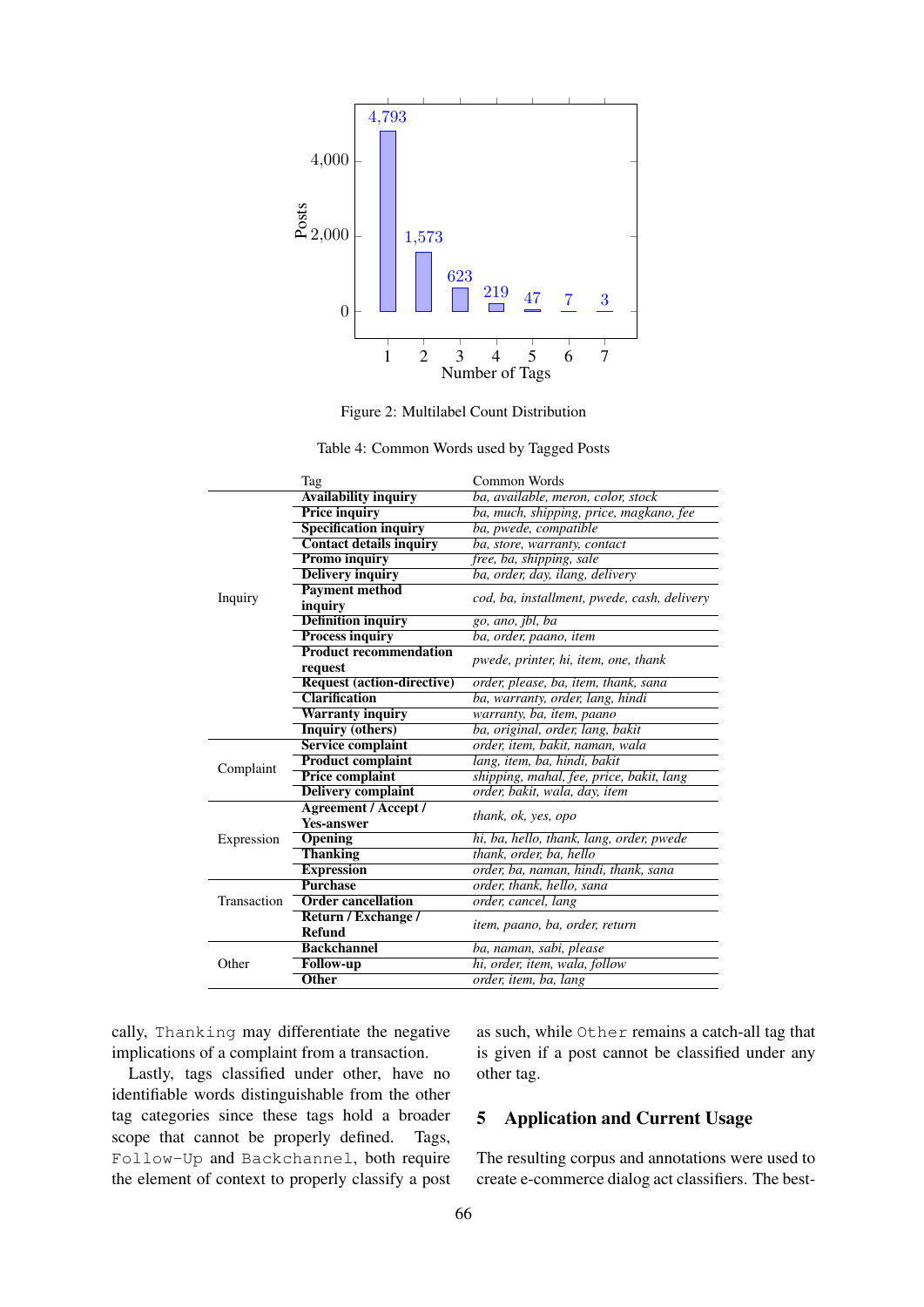<span id="page-6-14"></span>Table 5: Results from the best DA classification models as an application of this work.

|                  | SVM (BoW) |           | MLP (TF-IDF) |             |
|------------------|-----------|-----------|--------------|-------------|
|                  | Train     | Test      | Train        | <b>Test</b> |
| Accuracy         | 99.46%    | 99.07%    | 84.15%       | 83.58%      |
| <b>Precision</b> | 98.03%    | 96.19%    | 71.54%       | 68.26%      |
| <b>Recall</b>    | 94.17%    | 89.56%    | 85.73%       | 79.71%      |
| F1-score         | 95.97%    | $92.68\%$ | 75.17%       | 70.58%      |

performing machine learning model was a Support Vector Machine (SVM) that used Bag of Words (one-hot encoding) on the questions as features while the best-performing deep learning model was a Multilayer Perceptron (MLP) that used TF-IDF as features. A summary of the results for the best models from this phase of the study can be found on Table [5.](#page-6-14)

# 6 Conclusion

This study was able to collect a total of 7,265 posts from the Q&A sections of products in Lazada Philippines. The posts were from products under printers, speakers, and electronic devices and a Python script with Selenium automated testing. The entries contain a question (customer utterance), an answer (seller utterance), the customer, seller, and the timestamp for the post. The corpus was annotated manually by three (3) human annotators using a tagset of 28 dialog acts tailor-fit for e-commerce conversations which were based on the SWBD-DAMSL tagset by [Jurafsky et al..](#page-6-13) Analysis of the corpus revealed the multilabel nature of posts as well as intersections of common words and intent, within and among the tag groups. Finally, the LazadaQA-Taglish-7k provides a foundation for the use of Taglish in conversational agent interactions as it is the first ecommerce corpora of its kind in its language, which can be applied in the development of conversational agents in the said domain as well as other related fields.

### **References**

### <span id="page-6-12"></span>2018. [Octoparse.](https://www.octoparse.com/)

- <span id="page-6-0"></span>J Alison Bryant, Ashley Sanders-Jackson, and Amber MK Smallwood. 2006. Iming, text messaging, and adolescent social networks. *Journal of Computer-Mediated Communication*, 11(2):577– 592.
- <span id="page-6-8"></span>Anne H Anderson, Miles Bader, Ellen Gurman Bard, Elizabeth Boyle, Gwyneth Doherty, Simon Garrod,

Stephen Isard, Jacqueline Kowtko, Jan McAllister, Jim Miller, et al. 1991. The HCRC Map Task Corpus. *Language and speech*, 34(4):351–366.

- <span id="page-6-5"></span>John Langshaw Austin and James Opie Urmson. 1962. *How to Do Things with Words. The William James Lectures Delivered at Harvard University in 1955.[Edited by James O. Urmson.].* Clarendon Press.
- <span id="page-6-2"></span>Anton Bogdanovych, SJ Simoff, Carles Sierra, and Helmut Berger. 2005. Implicit training of virtual shopping assistants in 3d electronic institutions. *ecommerce*.
- <span id="page-6-7"></span>John J Godfrey, Edward C Holliman, and Jane Mc-Daniel. 1992. SWITCHBOARD: Telephone Speech Corpus for Research and Development. In *Acoustics, Speech, and Signal Processing, 1992. ICASSP-92., 1992 IEEE International Conference on*, volume 1, pages 517–520. IEEE.
- <span id="page-6-4"></span>Jennifer Hill, W. Randolph Ford, and Ingrid G. Farreras. 2015. Real conversations with artificial intelligence: A comparison between human—human online conversations and human—chatbot conversations. *Computers in Human Behavior*, 49:245–250.
- <span id="page-6-9"></span>Adam Janin, Don Baron, Jane Edwards, Dan Ellis, David Gelbart, Nelson Morgan, Barbara Peskin, Thilo Pfau, Elizabeth Shriberg, Andreas Stolcke, et al. 2003. The ICSI meeting corpus. In *Acoustics, Speech, and Signal Processing, 2003. Proceedings.(ICASSP'03). 2003 IEEE International Conference on*, volume 1, pages I–I. IEEE.
- <span id="page-6-13"></span>Daniel Jurafsky, Elizabeth Shriberg, and Debra Biasca. 1997. Switchboard-DAMSL labeling project coder's manual. *Technicka Zpr ´ ava ´* , pages 97–02.
- <span id="page-6-1"></span>Patrizia C Marcelo. 2018. [Most filipino merchants pre](https://www.bworldonline.com/most-filipino-merchants-prefer-social-media-as-top-e-commerce-platform-survey/)[fer social media as top e-commerce platform — sur](https://www.bworldonline.com/most-filipino-merchants-prefer-social-media-as-top-e-commerce-platform-survey/)[vey.](https://www.bworldonline.com/most-filipino-merchants-prefer-social-media-as-top-e-commerce-platform-survey/) *BusinessWorld*.
- <span id="page-6-11"></span>Lian Meng and Minlie Huang. 2017. Dialogue Intent Classification with Long Short-Term Memory Networks. In *National CCF Conference on Natural Language Processing and Chinese Computing*, pages 42–50. Springer.
- <span id="page-6-6"></span>Andreas Stolcke, Klaus Ries, Noah Coccaro, Elizabeth Shriberg, Rebecca Bates, Daniel Jurafsky, Paul Taylor, Rachel Martin, Carol Van Ess-Dykema, and Marie Meteer. 2000. Dialogue act modeling for automatic tagging and recognition of conversational speech. *Computational linguistics*, 26(3):339–373.
- <span id="page-6-10"></span>Wolfgang Wahlster. 1993. Verbmobil. In *Grundlagen und anwendungen der künstlichen intelligenz*, pages 393–402. Springer.
- <span id="page-6-3"></span>Ralph Weischedel, Jaime Carbonell, Barbara Grosz, Wendy Lehnert, Mitchell Marcus, Raymond Perrault, and Robert Wilensky. 1989. [White Paper on](https://doi.org/10.3115/1075434.1075526) [Natural Language Processing.](https://doi.org/10.3115/1075434.1075526) In *Proceedings of the Workshop on Speech and Natural Language*, HLT